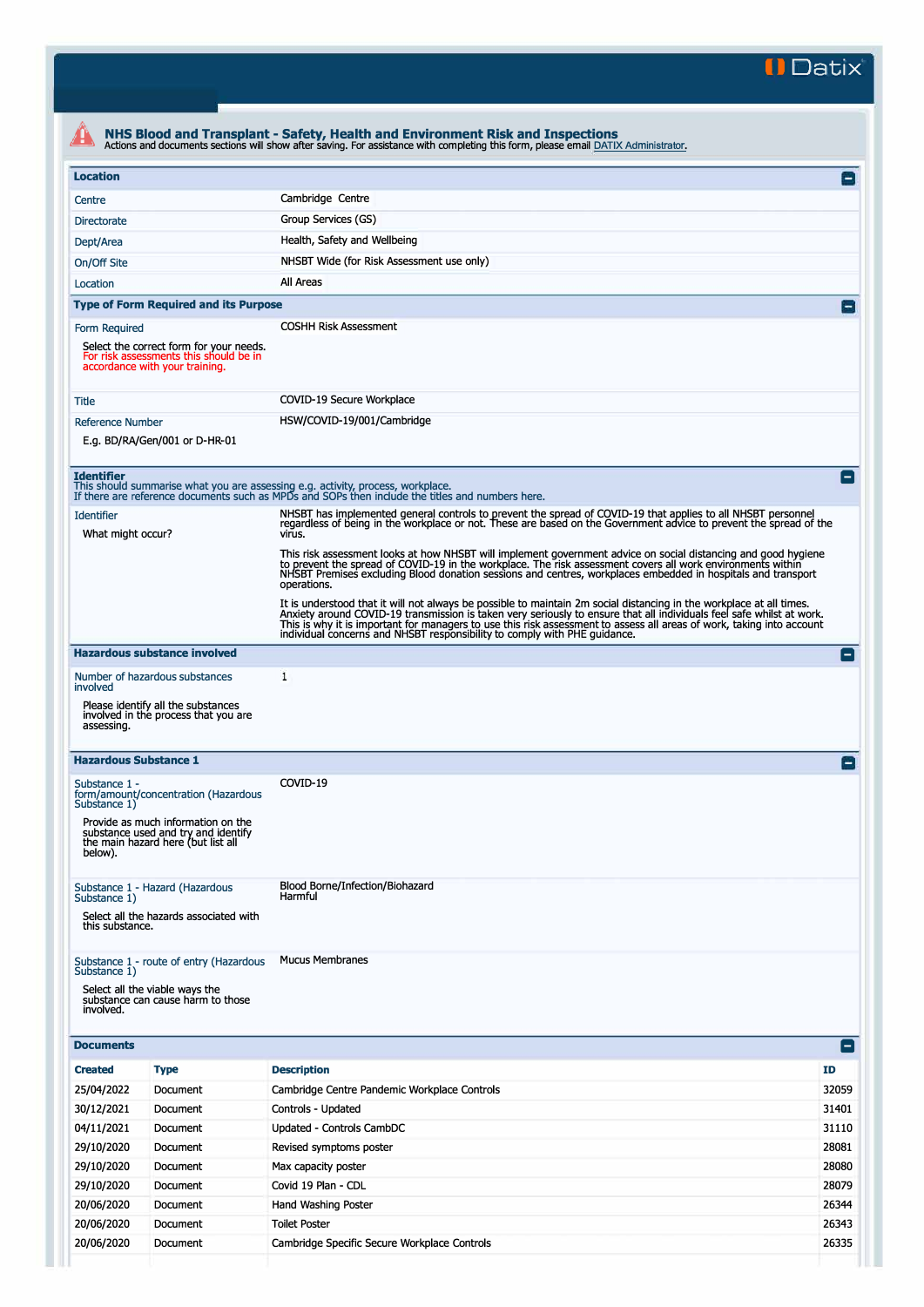| 20/06/2020                        | Document                                                                                                        | National COVID-19 Secure Workplace Controls                                                                                                                                                                                                                                               | 26334 |
|-----------------------------------|-----------------------------------------------------------------------------------------------------------------|-------------------------------------------------------------------------------------------------------------------------------------------------------------------------------------------------------------------------------------------------------------------------------------------|-------|
| 20/06/2020                        | Memorandum                                                                                                      | IPC Guidance May 2020                                                                                                                                                                                                                                                                     | 26333 |
| <b>Description of the process</b> |                                                                                                                 |                                                                                                                                                                                                                                                                                           |       |
| Description of the process        |                                                                                                                 | All workplace activity within NHSBT premises<br>All contractors workplace activity within NHSBT premises<br>Contractors and Visitors are expected to follow NHSBT controls and rules when operating within or visiting NHSBT<br>premises                                                  |       |
|                                   | Frequency/duration of exposure and who is affected?                                                             |                                                                                                                                                                                                                                                                                           |       |
|                                   | Frequency/duration of exposure and who<br>is affected? (Frequency/duration of<br>exposure and who is affected?) | All employees, contractors and visitors can be affected.<br>Believed to be transmitted through:<br>contact with respiratory droplets generated by coughing and sneezing<br>contact with contaminated surfaces<br>aerosol generating procedures as well as contact with infected surfaces. |       |
| <b>Inherent Risk Grading</b>      | completed for the activity / assessment as a whole.                                                             | Inherent risk is an evaluation of the damage that could occur assuming there are no controls are in place or there is catastrophic failure of the controls. It is                                                                                                                         |       |

Moderate

 $\bullet$ 

 $\bullet$ 

 $\bullet$ 

 $\bullet$ 

**Risk level (initial):** 

Major  $\bullet$ 

 $\bullet$ 

Catastrophic

 $\bullet$ 

 $\bullet$ 

 $\bullet$ 

| <b>Inherent Risk</b>                        |                       | <b>Impact</b>     |       |
|---------------------------------------------|-----------------------|-------------------|-------|
| Red-Extreme                                 | <b>Likelihood</b>     | <b>Negligible</b> | Minor |
| Orange-High<br>Yellow-Moderate<br>Green-Low | <b>Almost Certain</b> |                   |       |
|                                             | Likely                |                   |       |
|                                             | <b>Possible</b>       |                   |       |
|                                             | <b>Unlikely</b>       |                   |       |
|                                             | Rare                  |                   |       |

**Inherent Risk** 

**Controls in place**<br>Best practice is to directly link the controls to the hazards they are reducing and to list them in order of preference according to the hierarchy of control i.e.<br>eliminate, substitute, engineering cont

Extreme

Rating (initial): 16

| Controls in place<br>E.G. "Gloves available to wear YES"                             | Please see attached documents providing IPC guidance, national controls and local Cambridge specific Covid 19<br>secure workplace controls. The additional local controls are summarised below:                                                   |
|--------------------------------------------------------------------------------------|---------------------------------------------------------------------------------------------------------------------------------------------------------------------------------------------------------------------------------------------------|
| For COSHH assessments please<br>consider other controls e.g. Health<br>Surveillance. | Cambridge Hospital Services department due to not being able to move some face to face equipment and meet<br>social distancing requirements, to have Perspex screens erected to partition any face to face issuing terminals<br>affected by this. |
|                                                                                      | 29/10/2020 Review carried out as dated - Updated to reflect guidance on face masks.<br>Revised and updated symptoms poster.<br>Maximum capacity signage displayed on doors<br>Perspex screening within OTDT, Estates & Facilities and CDL.        |
|                                                                                      | 19.03.2021. Full departmental review carried out, as dated.<br>Please see the attached for full list of controls<br>Next review scheduled; 24.09.2021.                                                                                            |
|                                                                                      | 17.09.2021. Full departmental review carried out, as dated. Amendments included are as follows:                                                                                                                                                   |
|                                                                                      | • Perspex required in OTDT office<br>Please see the attached for full list of controls                                                                                                                                                            |
|                                                                                      | Next review scheduled; 18 03 2022.                                                                                                                                                                                                                |
|                                                                                      | 27.10.2021; NCQT Sim Suite<br>Review carried out, as dated. Amendments included are as follows;                                                                                                                                                   |
|                                                                                      | • Maximum person capacity revised; 18 [16 x trainees / 2 x<br>TPS's]                                                                                                                                                                              |
|                                                                                      | Next review scheduled; 18 03 2022.                                                                                                                                                                                                                |
|                                                                                      | All controls are deemed suitable and sufficient at this time.                                                                                                                                                                                     |
| <b>Emergency Preparedness</b>                                                        | Е.                                                                                                                                                                                                                                                |

Storage and disposal / accidental release N/A<br>and fire fighting requirements

| <b>First Aid Measures</b> | If individuals are displaying any symptoms of COVID -19 as listed above, inform the Line Manager, individual<br>concerned to go home and follow government guidelines |
|---------------------------|-----------------------------------------------------------------------------------------------------------------------------------------------------------------------|
|                           |                                                                                                                                                                       |

Final risk Grading<br>Residual risk is an evaluation of the damage that could occur after taking into account the effectiveness of current controls. It is completed for the activity /<br>assessment as a whole.

|                       | Impact              |              |                              |           |              |
|-----------------------|---------------------|--------------|------------------------------|-----------|--------------|
| Likelihood            | <b>Negligible</b>   | <b>Minor</b> | <b>Moderate</b>              | Major     | Catastrophic |
| <b>Almost Certain</b> | $\bigcirc$          | $\bullet$    | $\bullet$                    | $\bullet$ | $\bullet$    |
| Likely                | $\bigcirc$          | $\bullet$    | $\bullet$                    | $\bullet$ | $\bullet$    |
| <b>Possible</b>       | $\bullet$           | $\circ$      | $\bullet$                    |           | $\bullet$    |
| <b>Unlikely</b>       | $\bullet$           | $\circ$      | $\bigcirc$                   |           | $\bullet$    |
| Rare                  | $\bullet$           | $\bullet$    | $\bullet$                    | $\bullet$ | $\bigcirc$   |
|                       | Rating (current): 4 |              | <b>Risk level (current):</b> |           |              |
|                       | Moderate            |              |                              |           |              |
|                       |                     |              |                              |           |              |

 $\blacksquare$